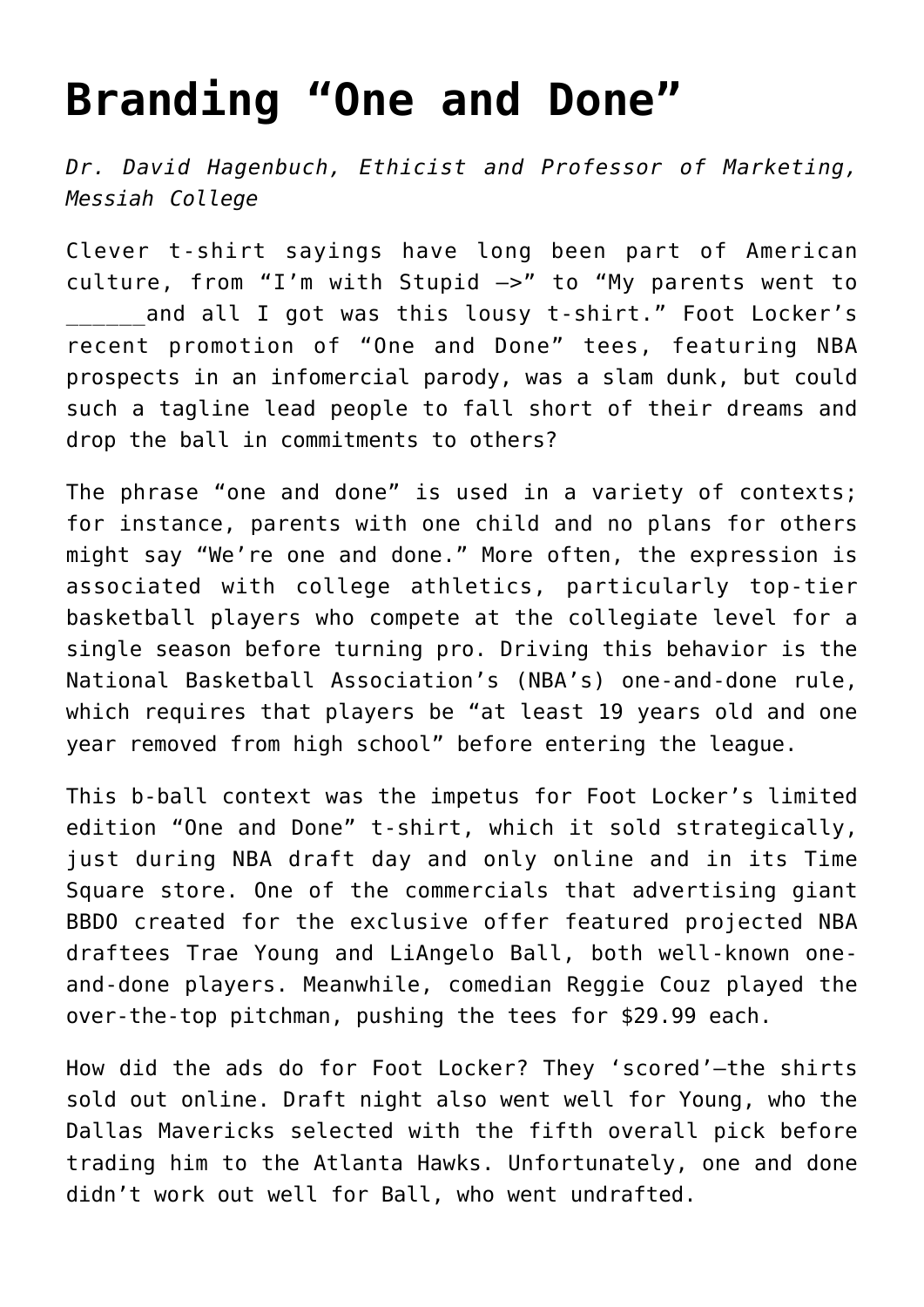Many have debated the legitimacy and the efficacy of the NBA's one-and-done rule, which seems poised for change. Some maintain that the policy hurts college basketball, while others argue that no artificial criteria should keep qualified adults from entering employment. Still, others point to the great success of certain one-and-done players like two-time NBA champion and Finals MVP, Kevin Durant.

The aim here isn't to resolve the complicated NBA one-and-done debate; rather, it's to raise a question that affects an even wider swath of people—especially young, impressionable ones:

Should a company brand and promote "one-and-done" products?

I can already hear readers groaning: "Loosen up. They're just t-shirts!" That's true. What's more, Foot Locker's commercials were parodies that made fun of the annoying infomercials we love to hate, so it was hard to take the campaign too seriously.

Still, real shirts were sold thanks to actual ads that promoted them. Most importantly, those shirts shared a message that socially and developmentally is not a very constructive one: It's okay to stop after one try.

Yes, we need to realize when it's time to cut our losses and "pull the plug" on efforts that just aren't working. That approach, however, is pretty much the opposite of one and done, which more accurately suggests things like, 'I've arrived' and 'Don't mess with perfection,' or in the case of basketball, 'I'm NBA material.'

Of course, the problem is that very few people have 'arrived'; most of us are far from perfect. Instead of quitting and moving on, we need to keep churning and grinding: pushing ourselves to get better by finding even small ways to improve. Rather than 'one and done,' our mantras should be things like 'life is a marathon, not a sprint' and 'failures are the path to success.'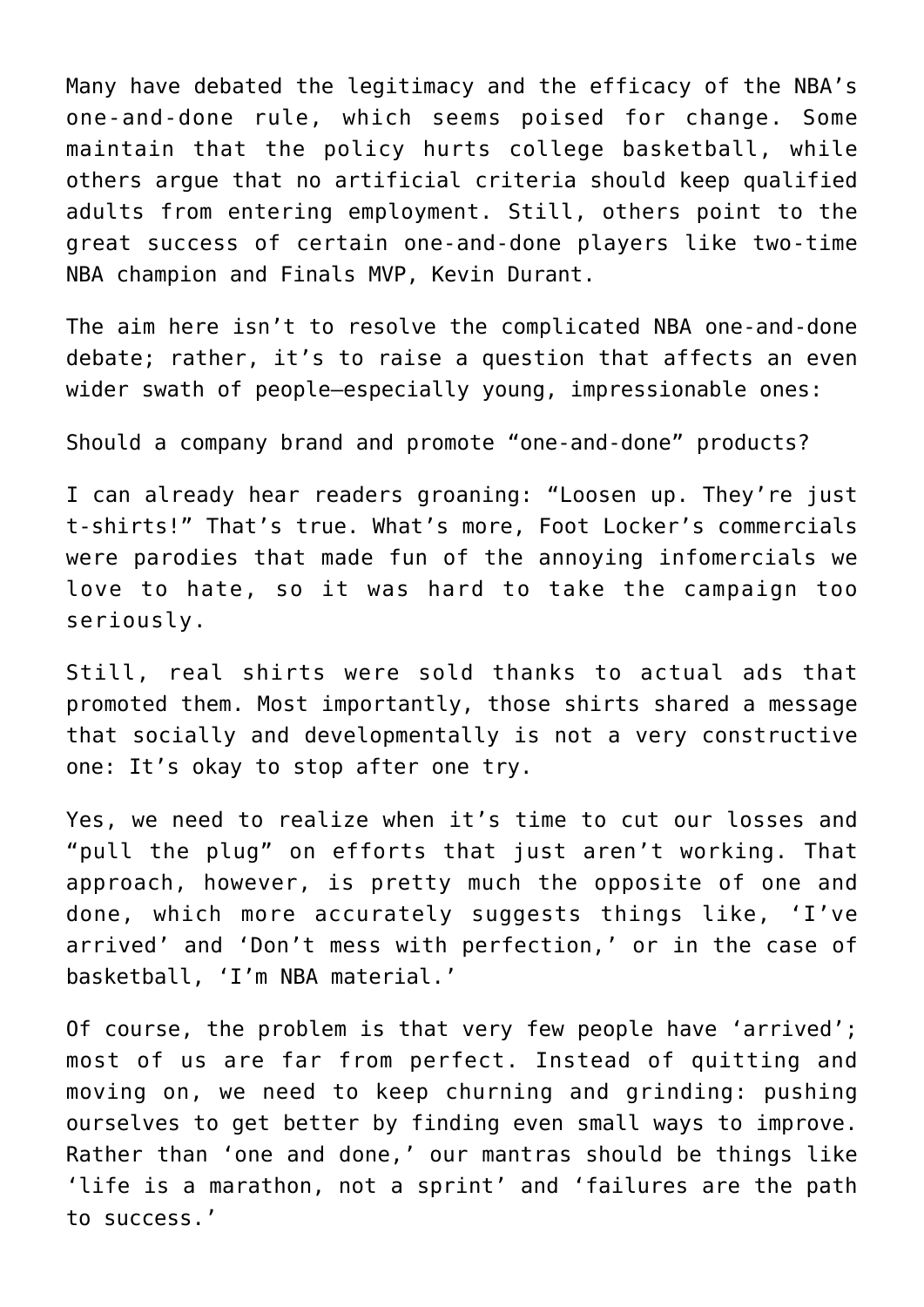But does a saying like 'one and done' really have that much sway over people? Some of the best advertising slogans do make their way into common language use, influencing people's perceptions and values. For instance, Wendy's famous 1984 'big bun' commercial made "Where's the Beef" a national catchphrase that presidential candidate Walter Mondale even invoked. Or, think of all the times you've heard someone quote Nike's iconic "Just Do It" theme to move themselves and others forward.

Some may still argue that rational adults know better than to take these taglines seriously. Even if that's true, there's the issue of who else these marketing messages reach, probably most effectively: young people.

The NBA has one of the youngest fan bases of all sports, with 43% of fans under the age of 35 and 13% between the ages of two and seventeen. By using potential NBA players to promote its One and Done t-shirts on Draft Day, Foot Locker was likely targeting this same youthful demographic.

One problem with this approach is that there has been considerable concern about "children's ability to fully comprehend and evaluate advertising messages." Of course, very young children are not the ones online buying One and Done tshirts, yet they are still exposed to the advertising. Young people of all ages experience the social impact of the slogan as they see peers wearing the shirts in school and elsewhere.

It's easy for any of us to be overconfident in our abilities. Individuals with less life experience, who are still developing in many ways, need to be especially careful of such hubris. In many ways, young people are the last ones who should be thinking about being "one and done," and marketers should be especially sensitive about encouraging such misguided notions.

Besides potential individual failure, there's also possible